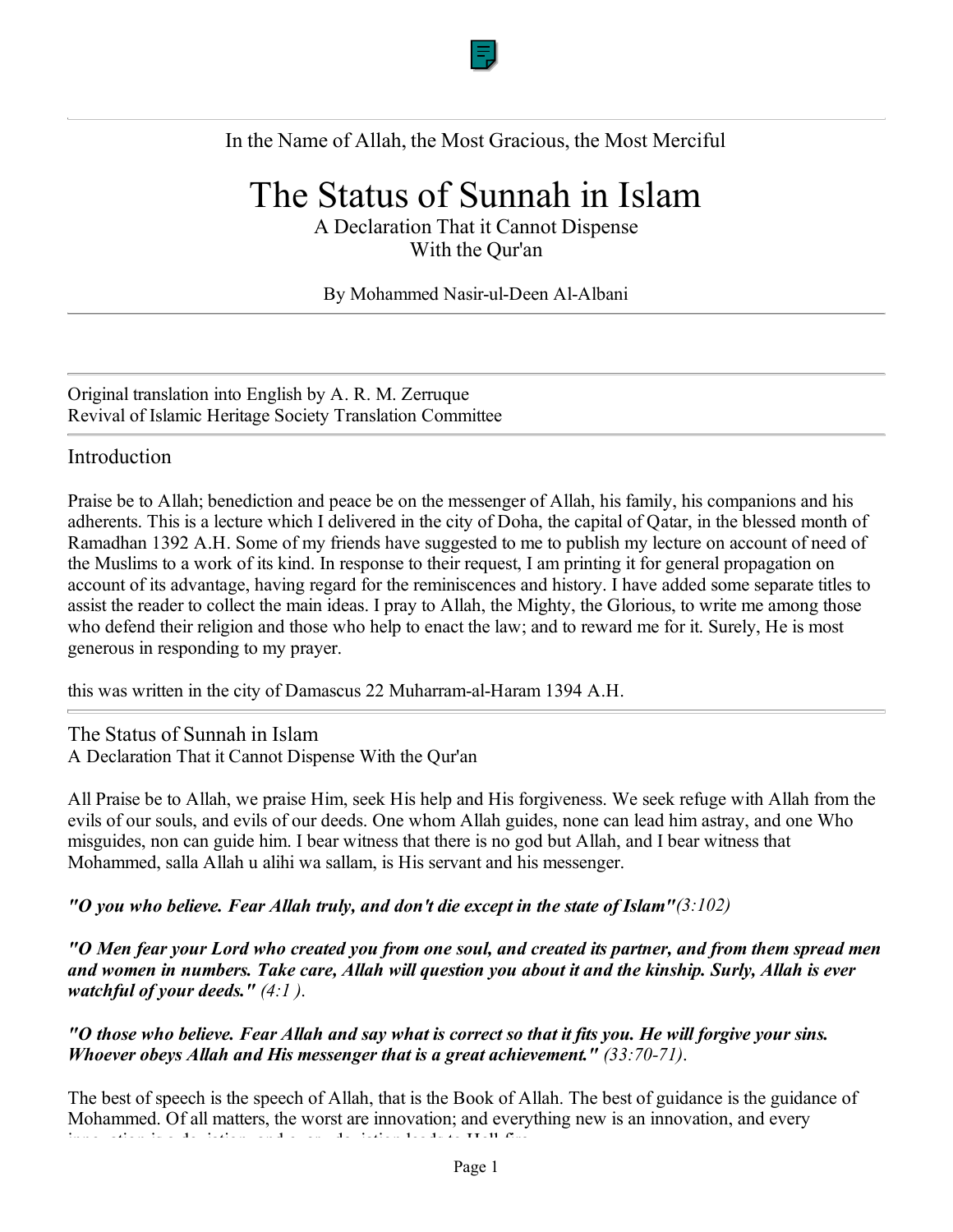### The Status of Sunnah in Islam

innovation is a deviation, and every deviation leads to Hell-fire.

I do not think that I will be able to offer this high ranking assembly especially when there are the distinguished *Ulama* (scholars) and professors present - some knowledge which has not been dealt with before. If what I think is true, I will rest contented that my address will be a reminder, as it says in the Qur'an *"Remind, for the reminder would benefit the believers." (51:55)*.

I do not think that my talk in this blessed month of Ramadhan, the month of importance, is an exposition of something of its merits, rules and their practice, and the like, which generally the preachers and instructors touch on, on account of the benefit they give to the listeners, and procure for them good and blessing; but I have chosen my talk to be a study of a general nature, surely, it is one of the roots of the Shari'ah (Islamic Law). It is a declaration of the importance attached to Sunnah in the Islamic law.

The Role of Sunnah Towards the Qur'an

You all know that Allah, the Blessed and Mighty, chose Mohammed , salla Allah u alihi wa sallam, as His prophet and picked him to deliver the final message. The Qur'an was revealed to him and commanded him to obey all what He had ordered him to do, that is, to expound His message to the people. Allah says :*"We have revealed to you the Reminder (the Qur'an) to expound to people what was revealed to them." (16:44)*.

I think that the declaration mentioned in the verse contains two orders:

**First**: Declaration of the word and its arrangement. It is the communication of the Qur'an and its non concealment, and its pursuit to mankind just as Allah, the Blessed Almighty has revealed to the heart of the prophet, salla Allah u alihi wa sallam, which is the intent of His saying *"O messenger proclaim what is revealed to you from your Lord." (5:67)*. Sayyida Ayesha, may Allah be pleased with her, is reported to have said *"Whoever says that Mohammed , salla Allah u alihi wa sallam, concealed something which he was commanded to communicate, it is a great calumny against Allah."* Then she read the above mentioned verse. (Bukhari and Muslim have stated it).

And according to the narration of Muslim she also said : *"If the messenger of Allah, salla Allah u alihi wa sallam, had concealed something which he was commanded to communicate, he would have concealed the saying of the Almighty "Behold thou didst say to one who had received the grace of Allah and thy favor: Keep your wife to yourself and fear Allah. But thou didst hide in thy heart that which Allah was about make manifest; you did fear the people, whereas Allah had a better right that you should fear Him." (33:37)*.

**Second**: The explanation of the meaning of the word or sentence or verse for which man needs an explanation, most of which bear reference to *Mujmal* (comprehensive) verses or *Amah* (general) verses of *Mutlaq* (unbounded) verses.

Then comes the Sunnah and clarifies the sentences and specifies the verses called *Amah* and defines what is *Mutlaq* that is, in reference to the saying ( *Qaul* ) of the prophet, salla Allah u alihi wa sallam, his deed ( *Fi'l* ) and the act he confirmed (*Iqrar* ).

The Necessity of Sunnah to Understand the Qur'an and Parables on that

Allah says *"The male thief and female thief cut off their hands" (5:38)* is a fitting example of that. The thief in it is general like the hand.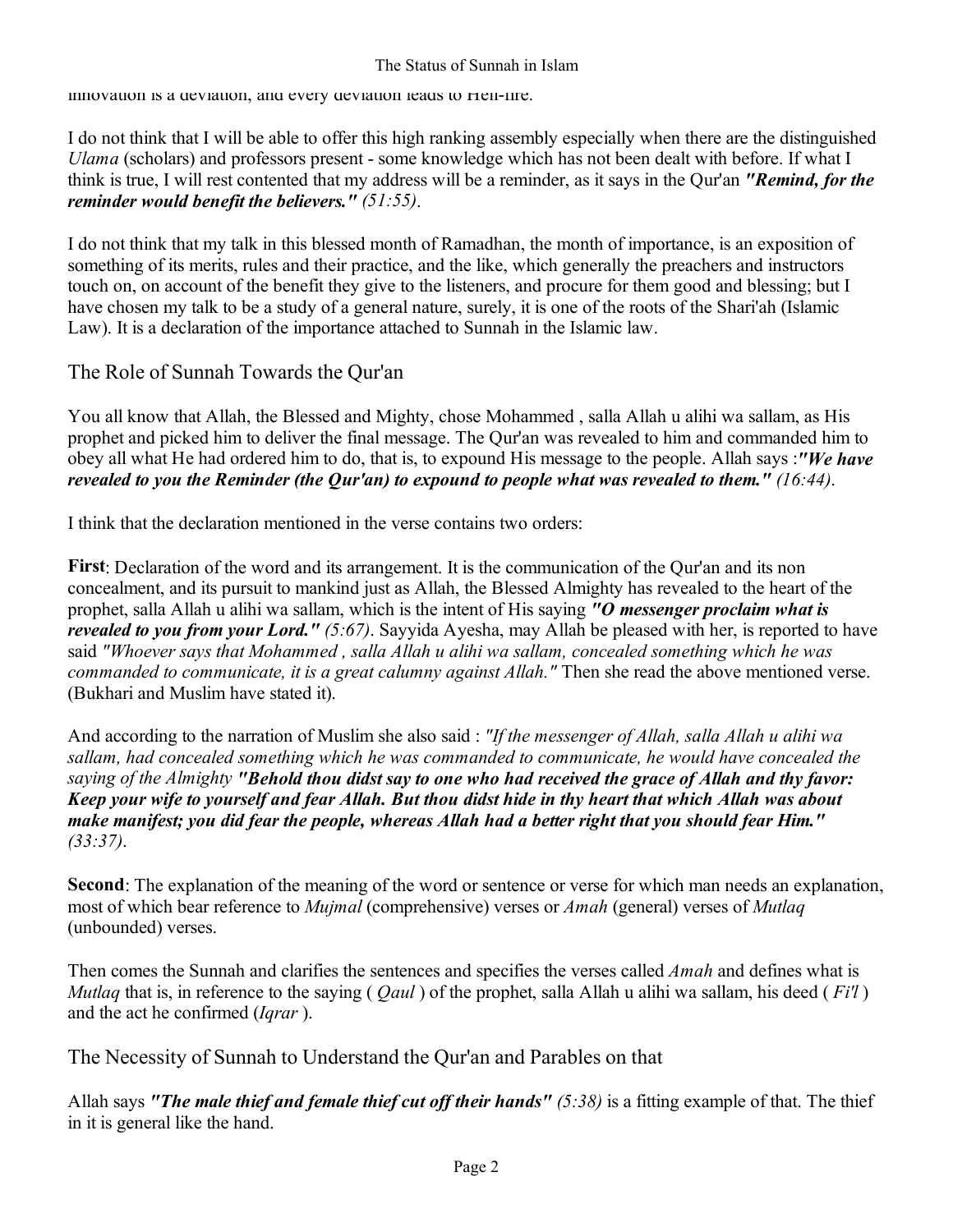The oral tradition explains the first of them and restricts it by *'as-sareq'* (the thief) who steals something worth a fourth of *'Dinar'* (currency unit) according to a saying of the prophet, salla Allah u alihi wa sallam, *"There is no cutting - of the hand - unless the thing stolen is worth a fourth of Dinar or more"*. (Bukhari & Muslim) the two shiekhs have recorded this hadeeth.

Again, the other is explained by the action of the prophet, salla Allah u alihi wa sallam, or the action of his companions and his conformation. They used to cut the hand of the thief from the wrist as is known in the work of hadeeth. The oral tradition explains the hand mentioned in the verse on *Tayammum* (dust ablution) *"And rub therewith your faces and hands." (5:6)* is also the palm of the hand as is stated in a hadeeth *"Tayammum is the wiping of the face and the hands."* recorded by the two shaikhs and Ahmad and others from a tradition reported by Ammar bin Yasir, may Allah be pleased with them.

There are other verses which cannot be completely understood except through Sunnah. They are:

*"It is those who believe and confuse not their beliefs with wrong, 'dhulm' that are (truly) in security*  1. *for they are on (right) guidance." (6:82)*.

The companions of the prophet, salla Allah u alihi wa sallam, understood the word *'dhulm'* in its general sense to mean every wrong doing, even if it be little. On this account the verse is regarded as dubious and they said: *"O messenger of Allah, which of us did not involve his faith with obscurity?"* He, salla Allah u alihi wa sallam, said: *"It is not that. It is only the 'shirk' (disbeliefe). Have you not heard what Luqman said: "Verily, shirk is a great dhulm (sin)" (31 :1 3)*. The two shaikhs have recorded it with others.

- Allah says: *"When you travel on earth, there is no blame on you to shorten your prayer, for fear the*  2. *unbelievers may persecute you." (4:101)* . It is obvious from this verse that fear is a prerequisite for the shortening of prayers. Some of the prophet companions asked him: *"Why do we shorten our prayers while we feel safe."* He said: *"It is a charity from Allah, so accept it."* (Muslim).
- Allah says: *"The carcass and its blood are forbidden to you" (5:3)*. In explanation of this verse, the 3. corpse of locusts, fish, the livers, spleen of blood are lawful. So the prophet said: *"He has made two dead things and blood lawful: the locusts and the fish, the liver and the spleen."*.

Baihaqi and others have recorded it as *'marfu'* type of hadeeth (a hadeeth with a complete chain of narrators to the prophet, salla Allah u alihi wa sallam) as also *'mauquf'* type (a hadeeth with a completer chain of narrators to one of the companions of the prophet). The *isnad* of *mauquf* is authentic and it is as good as *marfu* tradition, since it is not stated in the form of *'rae'* (decision based on one's individual judgment not on Qur'an and Sunnah).

Allah says: *"I find not in the message received by me by inspiration any (food) forbidden to be taken*  4. *by one who wishes to, unless it is dead meat or blood poured forth or the flesh of swine, for it is an abomination, or what is impious (meat) on which a name has been invoked other than Allah's." (6:145)*.

The Sunnah has forbidden many things not mentioned in the verse mentioned above, as for example in the saying of the prophet, salla Allah u alihi wa sallam: *"All predatory animals with tusk and every bird with claw are forbidden for consumption."* There are other traditions which have forbidden the consumption of such animals as the prophet, salla Allah u alihi wa sallam, is reported to have said on the day of Khayber: *"Allah and His messenger have prohibited the consumption of domesticated asses, for they are filth."* The two shaikhs (Bukhri and Muslim) have reported it.

5. Allah says: "Who has forbidden the adornment of Allah which He has produced for His servants, *and the things clean and pure (which He has provided for sustenance) " (7:32)*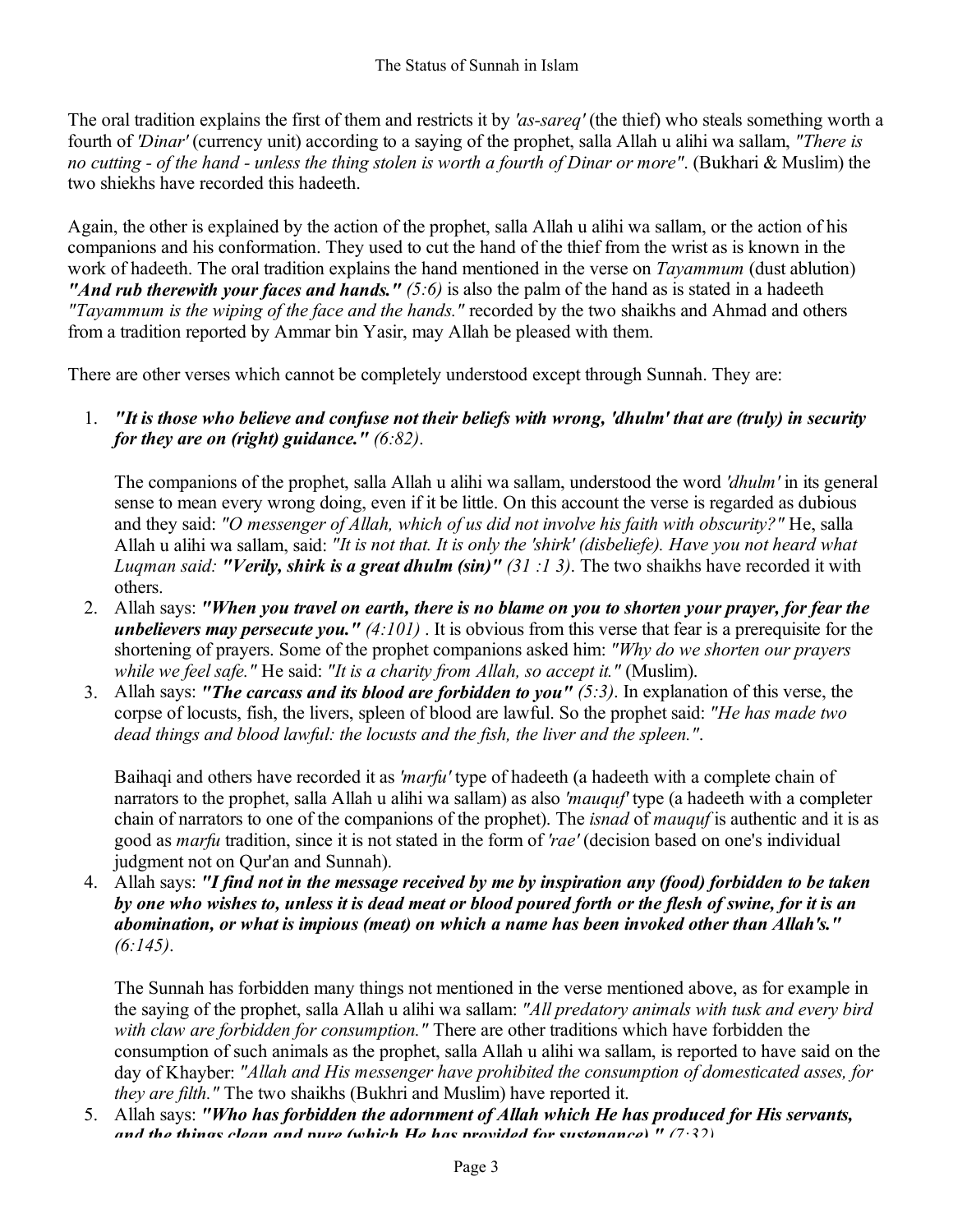*and the things clean and pure (which He has provided for sustenance). (7:32)*.

The Sunnah, too, has forbidden some adornments, and this is evident from the prophet, salla Allah u alihi wa sallam, who is reported to have met some of his companions, and had a silk garment in one hand, and gold in the other, and said: *"These are prohibited to Muslim males, lawful to females."* The hadeeths in their interpretation are many and well-known in both the authentic collections of hadeeths, and others and the like of many examples will-known to scholars familiar with hadeeth and Islamic Jurisprudence.

From what has been stated above, O Muslim brethren, you can see the importance attached to Sunnah in Islamic Law. When we divert our intention again to the examples mentioned beside others not mentioned, we are certain that there is no way to understand the Qur'an correctly except in association with the interpretation of the Sunnah.

In the first example, the understanding of the *'sahabah'* of *'dhulm'* mentioned in the verse is on its general sense, despite the fact that they, may Allah be pleased with them, as stated by Ibn Masud: *"The best of this community, most pious, profound in learning, least of dissimulation"*. Yet with all that they erred in their understanding of that.

Were it not for the prophet, salla Allah u alihi wa sallam, who held them back from their mistaken notion, and made them take the step in the right direction in that the correct meaning of dhulm in the context is shirk (association of partnership with Allah), we too would have followed in their wrong thinking. Allah, the Blessed and the Most High saved us from that wrong notion by the grace of the right direction of the prophet, salla Allah u alihi wa sallam, and his Sunnah.

In the second example - with Allah's guidance -, if not for the hadeeth mentioned above, we would have been in doubt at least with regard to the shortening of prayer (*qasr assalat*) during a journey while secure - if we did stipulate the condition of fear as obvious in the verse-, till the companions saw the prophet, salla Allah u alihi wa sallam, shorten the prayers when it was safe and secure.

In the third example, if not for the hadeeth, we would have forbidden ourselves the consumption of good things made lawful to us; locusts, fish, liver, and the spleen.

In the fourth example, if not for the hadeeths, some of which we have mentioned, we would have considered lawful what Allah has made unlawful through the dictum of the holy prophet, salla Allah u alihi wa sallam, like predatory animals, and the birds which have claws.

And so is the fifth example, if not for the hadeeths in regard to this question, we would have considered lawful what Allah has prohibited through the words of His prophet, salla Allah u alihi wa sallam, like gold and silk.

It is for this, some forbearers (*As-salaf*) say that Sunnah pronounces judgment of the Book (the Qur'an).

## The Deviation of those who are Satisfied with the Qur'an to the Exclusion of Hadeeth

It is a matter of regret that according to the interpretation found in the works of some commentators and modern authors, that it is permissible to do what is stated in the last two examples.

Consumption of the predatory animals, and the wearing of gold and silk by referring their interpretation only to the  $\bigcap_{n\geq n}$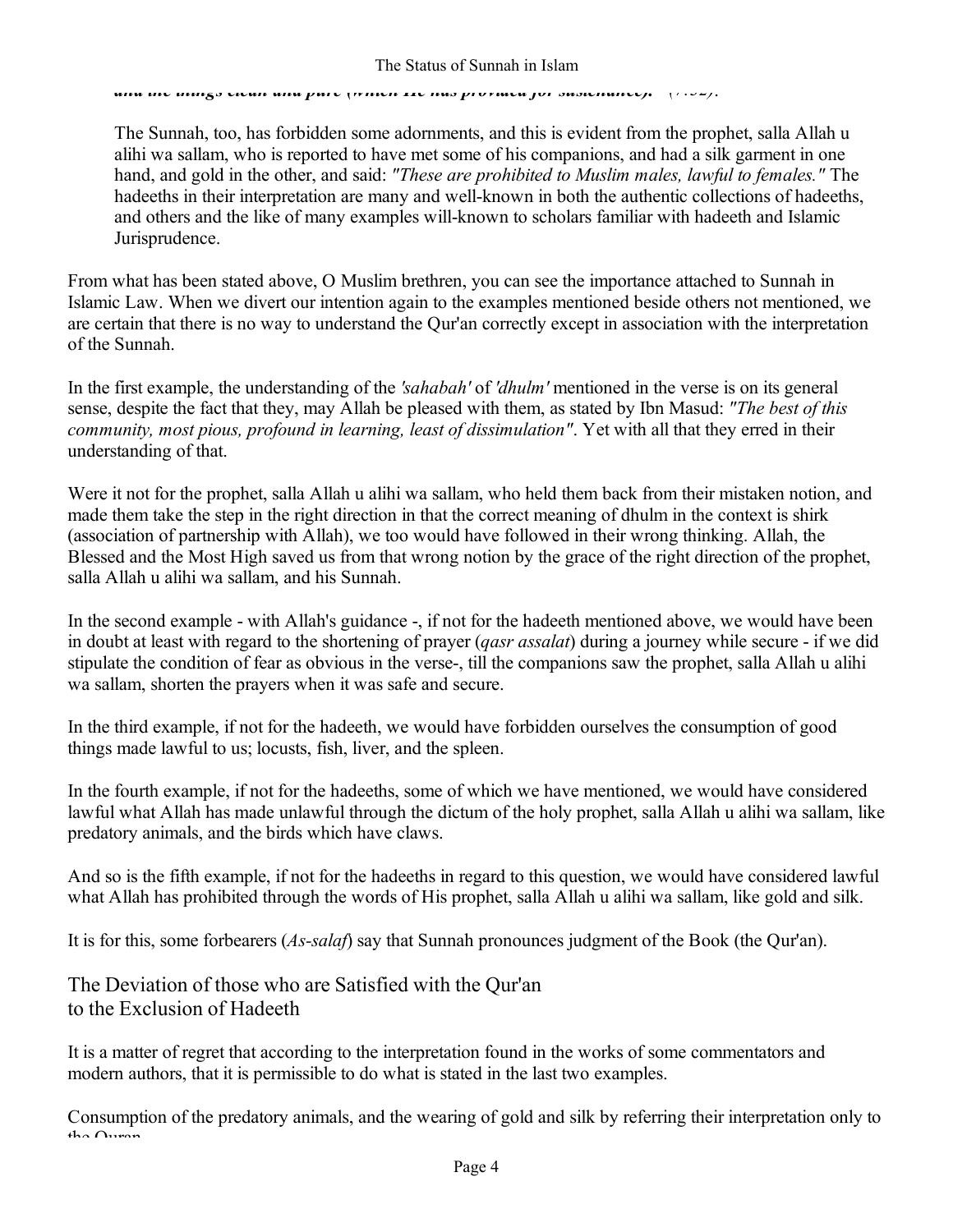#### the Quran.

Today, a sect exists, called "Quranites" who comment according to their whims and fancies; without seeking the explanation of the authentic Sunnah. They only accept and follow the Sunnah which suit their desires, the rest they throw behind. The prophet, salla Allah u alihi wa sallam, is reported to have said that:*"None of you reclines on his bed, the order comes to him on an affair which I am commanded to do or not to do He says: 'I don't know, what is found in the Book of Allah, we follow.' "* (narrated by Tirmithi). According to another report: *"... 'What is found in the Book of Allah as 'haram' (forbidden) we pronounce it haram. Surely, I am given the Qur'an and its example with it."* Yet, according to another report: *"What the messenger of Allah has forbidden, Allah has prohibited it."*.

It is a matter of regret that one renowned scholar has written a book on Islamic Law and its dogma, and in its preface, he says that he has written it and that he has made reference only to the Qur'an.

This true hadeeth gives positive evidence that the divine Law of Islam - *As-Shariah* - is not mere Qur'an, but Qur'an and Sunnah. Therefore, whoever hold fast to one source for reference to the exclusion of the other, he held fast to none of them, since both complement each other. The Qur'an says *"Whoever obeys the messenger, obeys Allah"*. Allah says: *"No, by your Lord they do not believe until they submit to your adjudication in all disputes between them, then they do not find themselves oppressed with your decisions and they completely submit" (4:65)*. Again, Allah says: *"When a matter has been decided by Allah and His messenger, it does not behave a believer, man or woman to have choice in their matter. One who disobeys Allah and His messenger, he is indeed on a clearly wrong Path." (33:36)*. Furthermore, Allah says: *"What the messenger teaches you, take it; and what he forbids you, avoid doing it." (59:7)*.

In connection with this verse, I am marveled by what is corroborated by Ibn Masud, may Allah be pleased with him, that is, a woman came to him and told him: "You who says: 'May Allah's curse be on 'Al-Namisat#' and *'Al-Motanamisat'# and those who tattoo.' He said: 'Yes'. She said: 'I read the Book of Allah (the Quran) from its beginning to its end. I did not find what you have said.' He told her: 'If you have read it, you would have found it. As for your reading the saying of Allah azza wa jall:"What the messenger teaches you, take it, and what he forbids you, avoid doing it". She said: 'Certainly'. He said: 'I have heard the messenger of Allah, salla Allah u alihi wa sallam, says: 'May Allah's curse be on Al-Namisat.' (Bukhari & Muslim)*.

(#) *Namisah*: a woman who plucks hers or others eye-brows - to be a thin line - to seek beauty. Such an act is forbidden. It is a mean to change the form of Allah's creation. *Motanamisah*: a woman who asks others to do it for her.

## Inadequacy of Philology to Understand the Qur'an

From what has been stated above, it is clear that there is no scope for anyone with all his Arabic scholarship to understand the glorious Qur'an, without the help of the Sunnah of the prophet, salla Allah u alihi wa sallam, his sayings and actions.

The companions of the prophet, salla Allah u alihi wa sallam, were the most knowledgeable in the language, which the Qur'an was revealed in, when it was not blemished by the incorrectness of the common folks language or their grammatical mistakes. Yet, they erred in understanding the verses quoted above when they relied on their language alone.

It is self evident that a man well-informed of the Sunnah is more appropriate to understand the Qur'an and deduce the rules from it than one, who is ignorant of it. How can it be a source to one, who does not reckon it, and does not make reference to it ?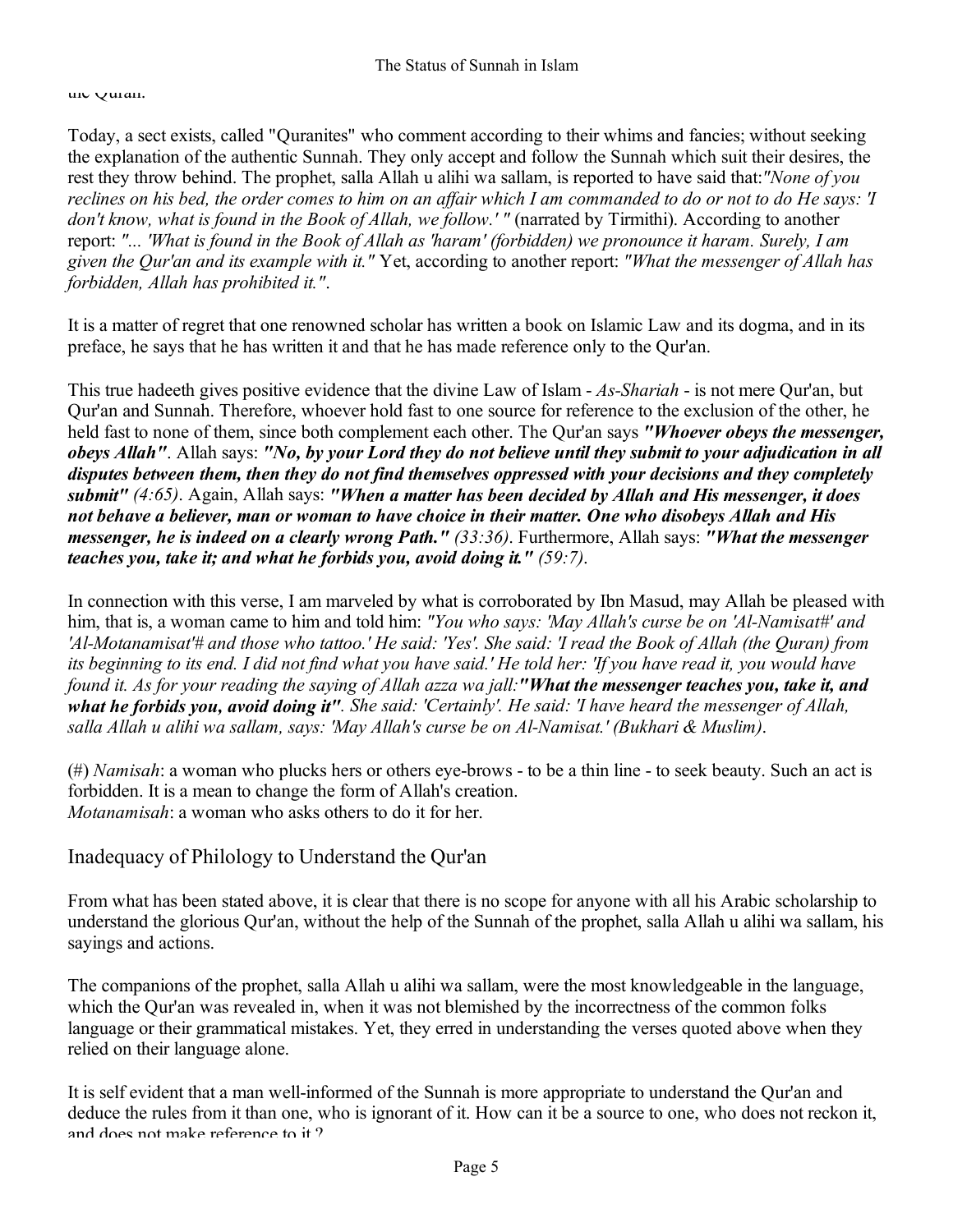and does not make reference to it it and does not make  $\alpha$ 

For this reason, it is part of the rules agreed upon among the learned that Qur'an should be interpreted by The Qur'an itself as well as by the Sunnah, then by the sayings of the Sahabah... etc.

It is here that the cause of deviation of scholastic theologians (*Ahlu-el-Kalam*) becomes clear, both ancient and modern, and their opposition to the forebears *'As-salaf'*, may Allah be pleased with them, in their doctrines not to speak of their laws. They are far from Sunnah, and knowledge of it, and rely on their intelligence and desires to decide on the verses of attributes and others.

What is best is what was written down in the exposition of *Tahawi's* doctrine (page 212 fourth edition):

*"When one is not well-informed of the Book and Sunnah, what would he say about the Fundamentals of Religion (usulu-d-din) ? He only receives the assertion of someone. If he says that he takes it from The Book of Allah, he does not study the commentary of the Qur'an on the basis of prophetic traditions, and reflects over it, nor what the companions (Sahabah), and the following generation narrated, which is transmitted to us from the authorities whom the critics chose. They have not transmitted the system and arrangement of the Qur'an, but its poetic expression and meaning. They did not learn the Qur'an like children but studied it with meaning. One who does not follow in their footsteps, speaks on his own accord. One who does that thinks it be the religion of Allah, and does not study the Book of Allah, he sins, even if he is right. One who studies The Qur'an and the Sunnah, he is rewarded, even if he goes wrong, but if he is right in his opinion, his reward is doubled."*  .

Then he says (page 217):

*"What is obligatory, is submission to the messenger, salla Allah u alihi wa sallam, carrying out his saying and accepting his saying with satisfaction and belief without contradicting it with false ideas called 'apprehensive faculty' (Ma'qul) bearing doubt or complaint, or offering the opinions of men and the garbage of their intellect. We unite with the prophet, salla Allah u alihi wa sallam, in judgment, submission, obedience and compliance, just as we have unison with Allah, glory be to Him by worshipping Him by humility, submissiveness, repentance and reliance"*.

In short, what is obligatory on all Muslims is that they do not separate between Qur'an and Sunnah; whereas, it is obligatory to take both of them and to formulate the law on both of them.

This is a safeguard for them, so that they won't fall right or left; and that they won't fall back in error as explained by the prophet, salla Allah u alihi wa sallam : *"I leave behind me two things. You will never go astray if you hold fast to them: the Quran and my Sunnah"*.

**CAUTION**: It is self evident after this that I say:

The Sunnah which has an important bearing on Islamic Law is only the Sunnah confirmed by scientific channels, and authentic chains of narrations known to the learned in regard to hadeeths and the background of the narrators.

It is not the one, which is found in different works of *Tafseers* (commentaries of the Qur'an) and Islamic jurisprudence (*fiqh*), and in different writings of longing, intimidation, advice, and admonitions, etc...

They contain weak, spurious, and fabricated hadeeths, of which, Islam absolves, like the story of *'Harut and Marut'*: and the story of *'gharanik'*. I have a special letter which makes it void and it is printed. A major part of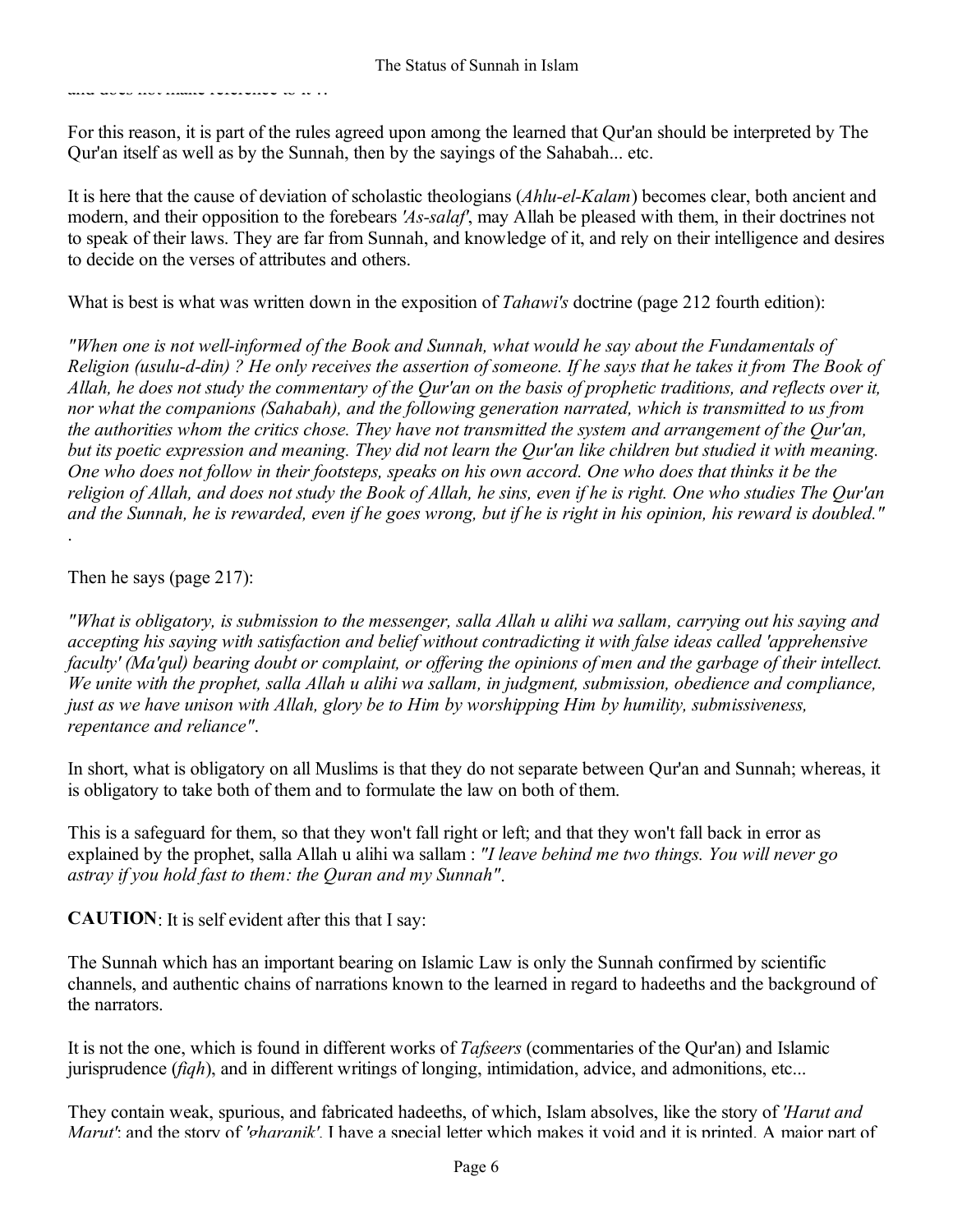*Marut* : and the story of *gharanik* . I have a special letter which makes it void and it is printed. A major part of it is recorded in two huge books namely *"A chain of weak and fabricated hadeeths and their evil impact on the community*".(Their number up to date have reached approximately four thousand hadeeths.)

It is obligatory on the learned, especially those who spread their knowledge of fiqh and legal opinions among the public, that they shouldn't dare to argue with hadeeth unless it is well-attested. Books of jurisprudence, which they refer to, are normally filled with traditions which are not wellattested nor have any bases, as it is well-known to the learned.

I have begun an important project, and I think it will be of use to those occupied with jurisprudence, and I will name it: *"Weak and Fabricated Hadeeths in the Major Jurisprudence 'Fiqh' Books"*, by which I mean:

- *Al-Hidayah*, by Al-Marghinani, in Hanafi fiqh. 1.
- *Al-Modawwanah*, by Ibnil-Qasim, in Maliki fiqh. 2.
- *Sharhul-wajeez*, by Al-rafiee, in Shafiee fiqh. 3.
- *Al-Mughni*, by Ibn Quddamah, in Hanbali fiqh. 4.
- *Bidayatul Mujtahid*,'by Ibn Rushd-al-Andalusi, in comparative fiqh. 5.

I regret that I didn't get the opportunity to finish it, because the journal *"Al-Wa'e-al-lslami"* of Kuwait which promised to publish it, when perused it, didn't print it.

Although I missed this opportunity, perhaps I will succeed on another occasion, Allah willing, to offer to my brethren occupied with jurisprudence a precise learned course to help them to facilitate their knowledge of the different categories of hadeeth with reference to various sources from books on hadeeth, with an explanation of its special nature and character and reliance on them. Allah is the source of success.

## Weakness of the Hadeeth of Muadh in the Opinion and its Disapproval

Before I conclude my talk , I think I must direct the attention of brethren present to a well known hadeeth. It is devoid of one of the books of jurisprudence on account of its weakness in respect of its chain of narrators (*isnad*) and its contradiction with what we have concluded in this talk, regarding the illegitimacy of discrimination in law between the Quran and Sunnah; and the necessity of taking both. It is hadeeth of Muadh bin Jabal, may Allah be pleased with him, that the prophet, salla Allah u alihi wa sallam, said to him when he sent him to Yemen: "By what source will you decide ?" He said: "By the books of Allah" He then asked: "If you don't find any guidance ?". He said: "By the Sunnah of his messenger" He then asked again :"And if you don't find any guide ?". He said :" I will make an effort to form my own opinion." He said: "Praise be to Allah who make success the effort of the envoy of the messenger of Allah, to what the prophet likes."

As of the weakness of it's *isnad*, there is no scope for its explanation now. But I have explained it clearly in the above mentioned book chain.

It would suffice now to mention that the Commander of the Believers in the hadeeth 'Imam Al-Bukhari', may Allah have mercy on him, says that the hadeeth is not recognized (*munkar*). After this I am permitted to begin to explain the conflict which I pointed.

The tradition of Muadh gives the ruler a method of three stages which does not permit to search for any rule with regard to *'Rae'* (personal opinion) except that he does not find it in the Sunnah, nor in the Sunnah except that after he does not find it in the Qur'an. It is in relation to *Rae* a genuine method with all the learned (*Ulama*), so that they say: "Where there is a tradition relating the deeds and utterances of the prophet, salla Allah u alihi wa sallam, personal opinion is void". But in relation to Sunnah, it is not true, because Sunnah